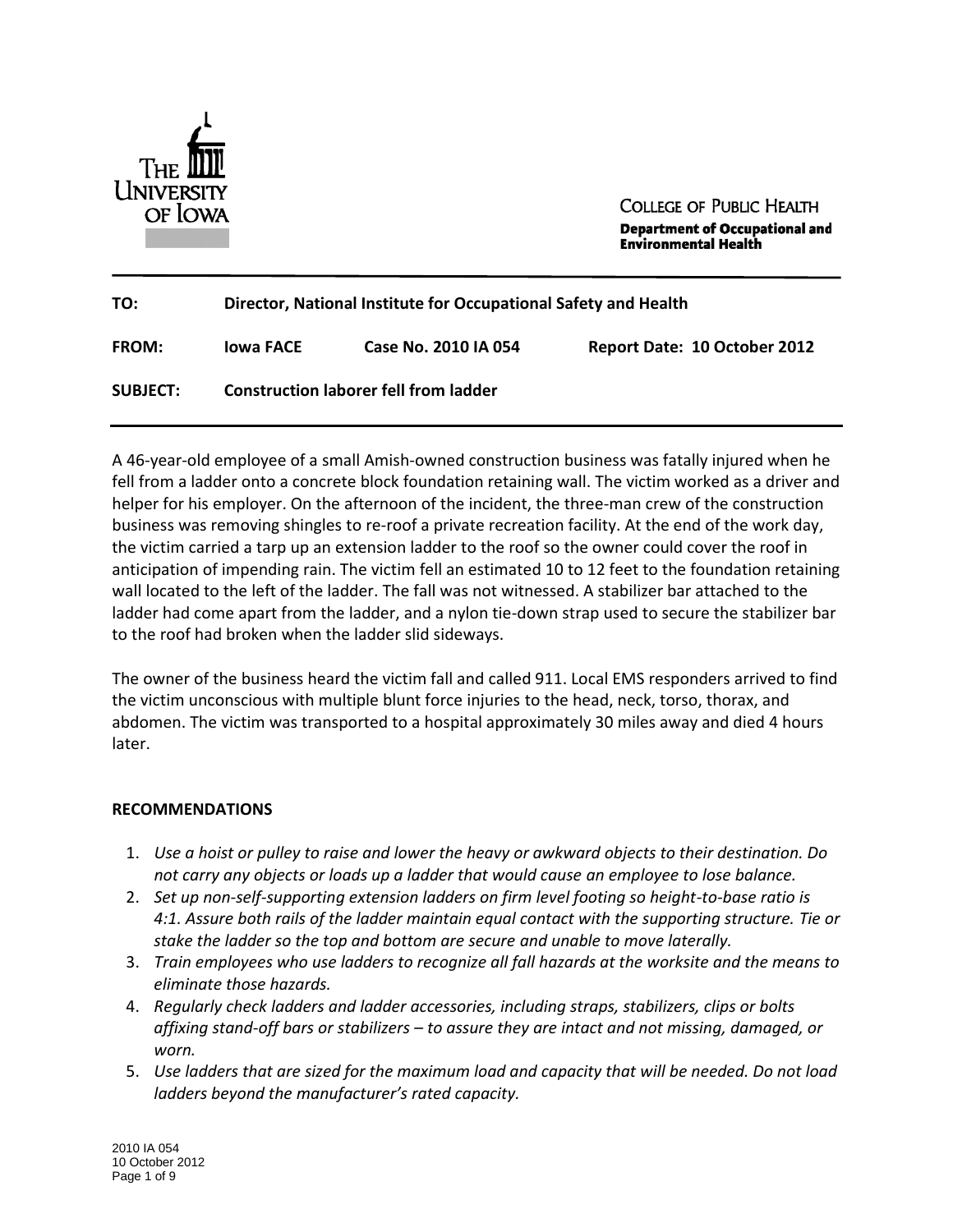- 6. *Wear slip-resistant footwear when on ladders. Keep the midline of the body between the side rails of the ladder. Keep "three points of contact" on the ladder at all times.*
- 7. *Identify effective ways to effectively provide occupational safety resources and training to small special population business owners that may not have access to traditional safety resources such as trade organizations, insurance carriers, or OSHA consultation services.*

#### **INTRODUCTION**

 A 46-year-old helper in a small construction business was fatally injured when he fell from an extension ladder onto a concrete block foundation retaining wall. Iowa FACE investigators became aware of this incident through the state medical examiner's office two months after the incident, and began a preliminary investigation six months after the incident. Information from the State Medical Examiner's report and autopsy was used to develop this case study. There was no county call for ambulance. Three telephone interviews were conducted with the owner of the construction business. The employer was unavailable for a personal interview and requested that no photographs would be taken. Iowa FACE staff did not visit the incident site at the time of our investigation because the foundation retaining wall had since been removed and the area had been finish-graded. law enforcement investigative report for this incident, because local EMS responded to a medical

#### **INVESTIGATION**

 The 46-year-old victim had been employed for one year as a part-time helper and driver in an Amish-owned construction business that employed three individuals, including the victim and the owner. The victim's main job was to drive the owner and construction equipment to jobsites since the business owner's religious order does not allow members to own or drive vehicles. The victim also helped on site as needed to bring equipment, tools, or materials where they would be used. The victim was a large man standing 6 feet tall and weighing 271 pounds.

 In fall of 2010, the three-man crew was working on a project that involved renovating a semi- private recreation club four miles from the nearby town. An addition had already been removed clubhouse section of building where the crew was working. from the building, and a concrete block foundation retaining wall remained adjacent to the

 On the afternoon of the incident, the crew was tearing off shingles from the intact section of clubhouse (next to the foundation retaining wall and section that had been razed), in preparation to reroof the building. Weather conditions were clear. Temperatures ranged from 50 to 80°F over the work day. At the time of the incident temperature was approximately 75°F with 5 mph winds. Rain was forecast for the evening, and the crew was preparing to finish the day's work and cover the exposed section of roof.

 The roof peak of the structure was 24 feet high; the distance from grade to the eaves on the section being roofed was approximately 20 feet. A new 32-foot, 2-section non-self-supporting fiberglass extension ladder (Exhibit 1) was used to access the roof, and was extended an estimated 25 feet,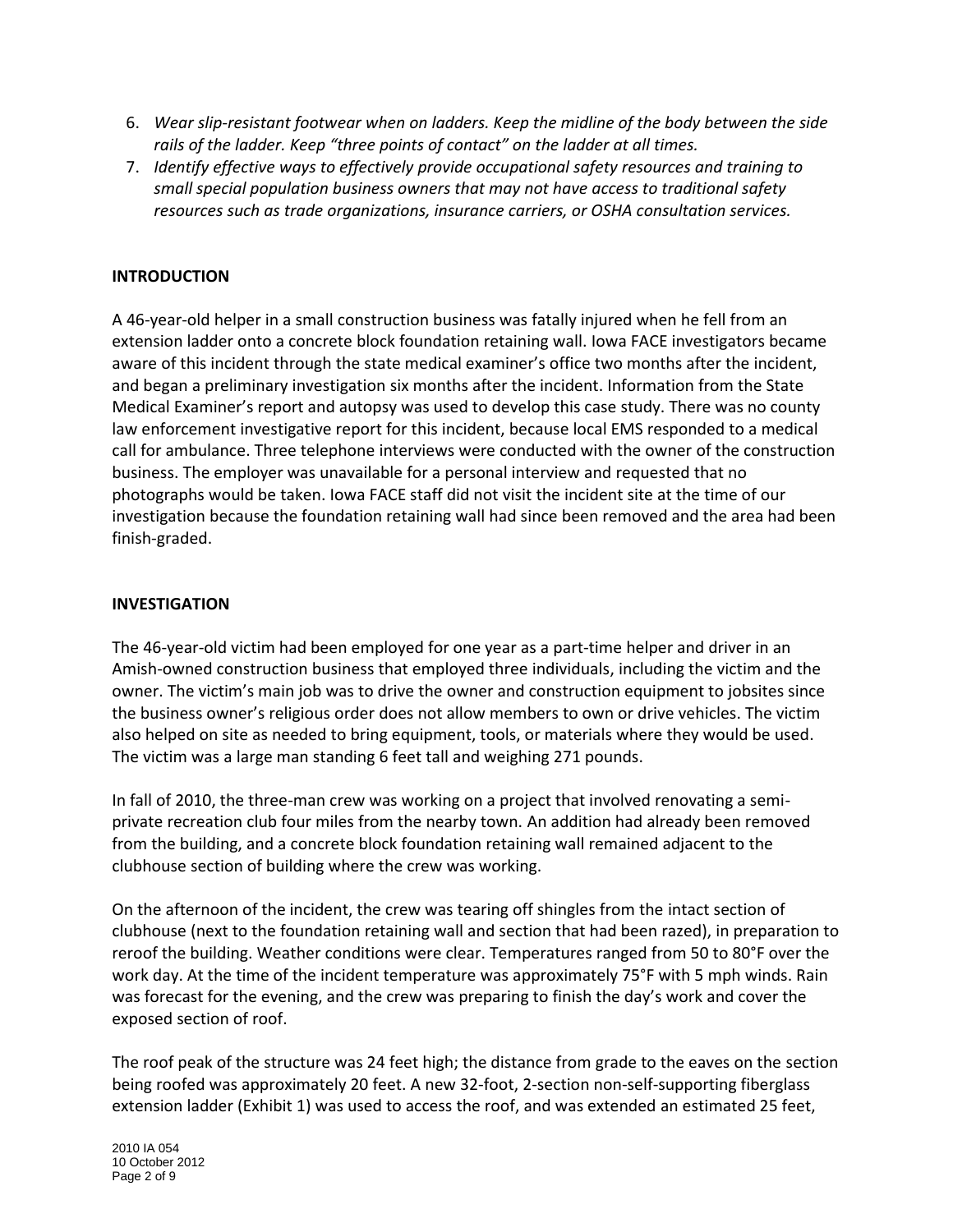approximately 3 feet beyond the roof eaves. The ANSI duty rating of the ladder was not known. A stabilizer bar (Exhibit 2) was affixed to the upper section of the ladder with pins and clips. A nylon tie-down strap (Exhibit 3) attached to the stabilizer bar was screwed onto the roof deck to secure the top of the ladder in position. The type and size of the tie-down strap and the screw used to secure the strap to the roof was not known. The bottom of the cleated ladder rested on dry level ground of earth and gravel, but was not staked to the ground or secured to a permanent fixture.

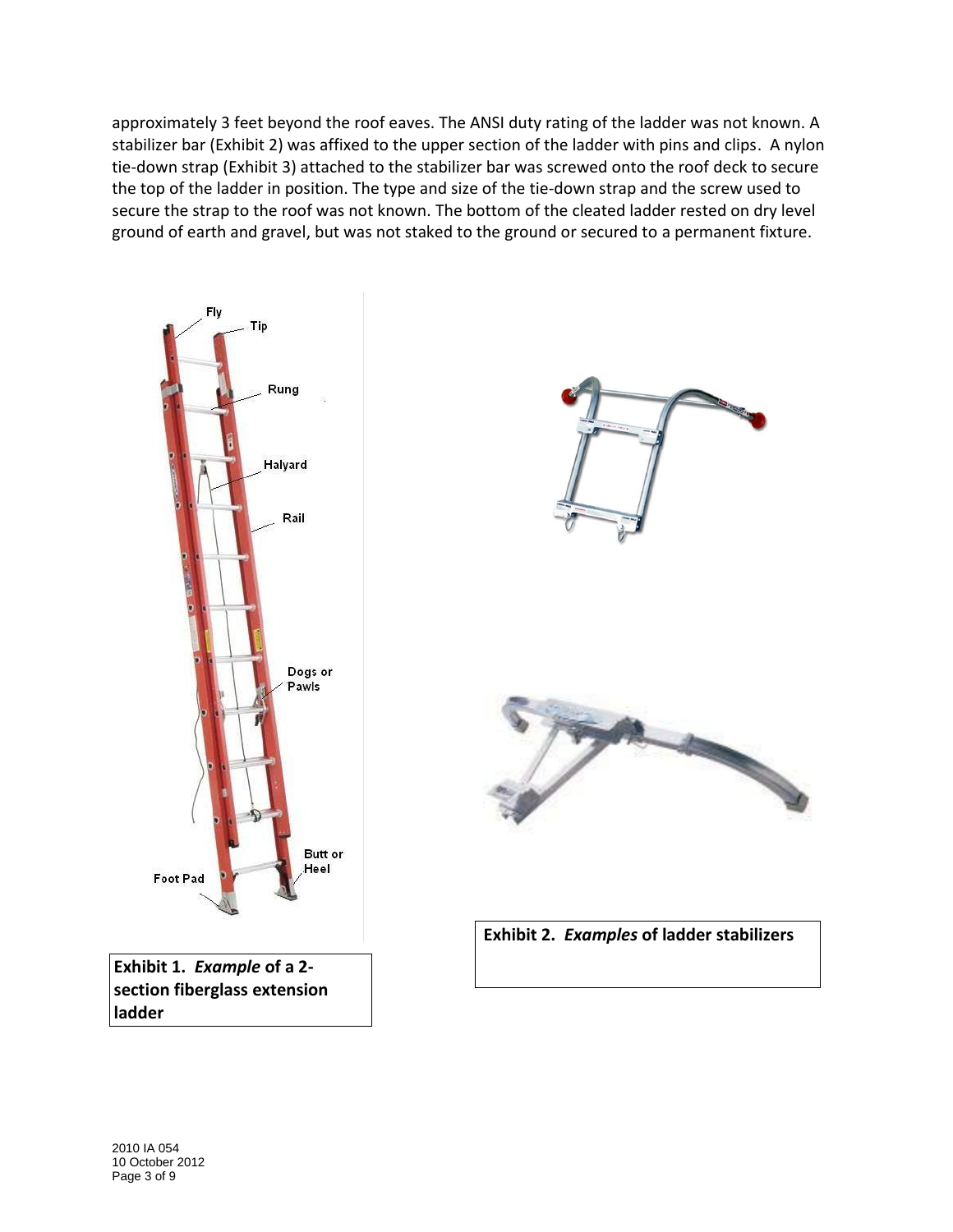

**Exhibit 3.** *Examples* **of tie-down straps, not specific to this investigation** 

 Near the end of the work day, the helper announced to the owner that he was bringing a tarp up to the roof because rain was forecast for that evening. The owner, working on the opposite side of the roof gable where he could not see the ladder and victim, heard the clatter of the ladder falling after the tarp was brought to the roof. He quickly came over the gable roof to see the helper lying on the foundation retaining wall of the structure that was razed. The tarp was on the roof, and the bottom of the ladder had slid sideways and fallen to the ground. The nylon tie-down strap was broken, but the screwed-down section of strap was still affixed to the roof, and the stabilizer bar had come apart from the ladder. The business owner immediately called 911 on his cell phone at 1654. The victim had fallen an estimated minimum distance of 10 to 12 feet onto the elevated area of the foundation retaining wall located to the victim's left as he traversed the ladder.

 The local town's EMS service arrived to find the victim unconscious. The victim suffered multiple blunt force injuries of the head, neck, torso, thorax, and abdomen. He was transported by ambulance to a regional hospital emergency room approximately 30 miles away and died 4 hours later.

 Neither the owner nor the coworker witnessed the helper fall, but the owner noted that in the course of the fall, the nylon tie-down strap broke and that one end of the strap still remained screwed to the roof deck. The stabilizer bar had come free of the ladder. There were grooves in the earth approximately one-half inch deep and several inches long where the ladder cleats slid sideways. The ladder itself was not found to be faulty. The owner suspected the victim lost his balance as he put the tarp on the roof or shortly thereafter and may have tried to jump to the elevated area next to the foundation retaining wall. No information was available regarding the victim's footwear or whether his footwear played a part in the fall.

## **CAUSE OF DEATH**

 The state medical examiner reported the cause of death as *multiple blunt force injuries* and the manner of death as *accident*. The nature of victim's injuries indicated that he fell head-first.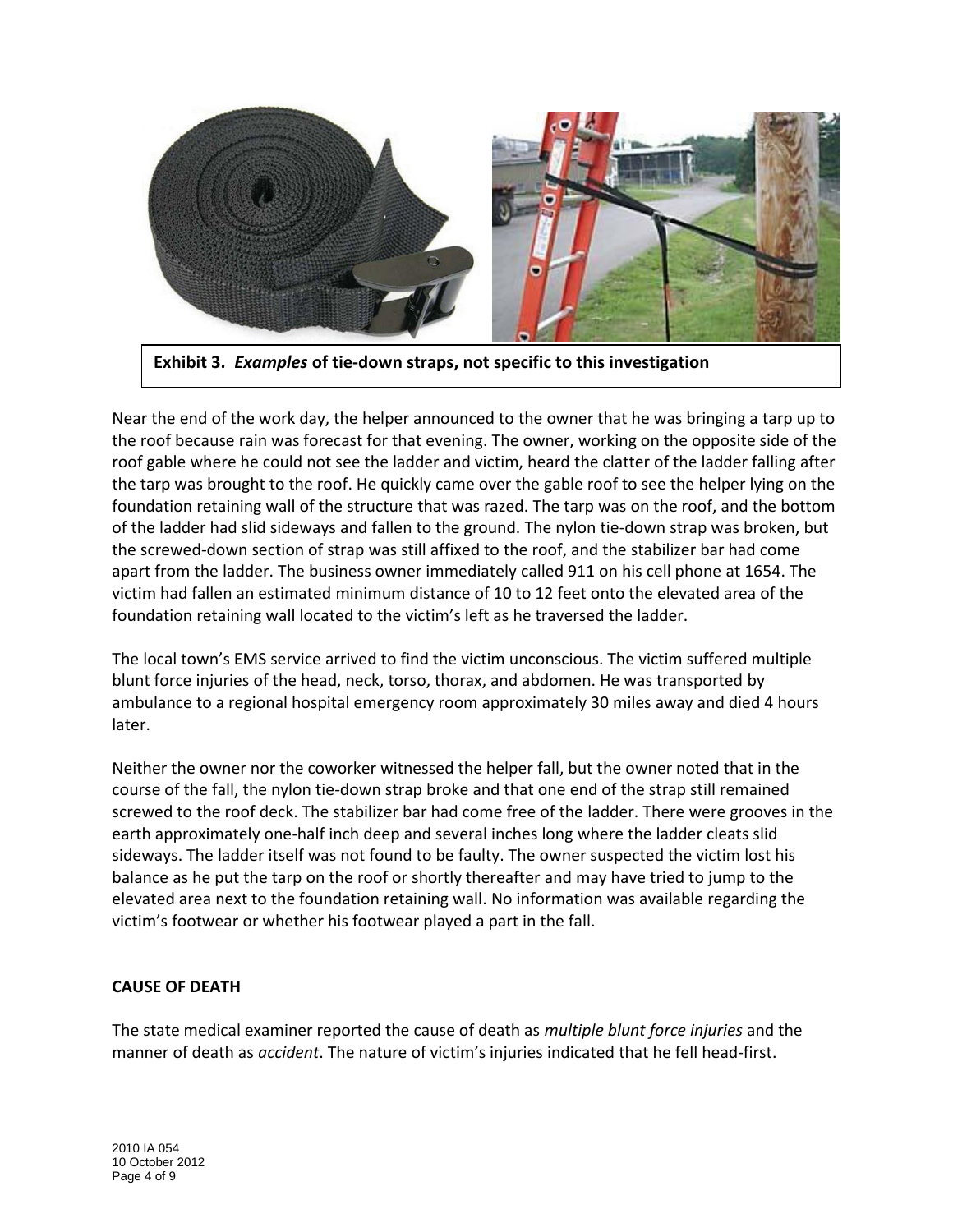# **RECOMMENDATIONS AND DISCUSSION**

**Recommendation 1.**  *their destination. Do not carry any objects or loads up a ladder that would cause an employee to*  **Recommendation 1.** *Use a hoist or pulley to raise and lower the heavy or awkward objects to lose balance.* 

 Employees should not carry objects or loads: both hands must be kept free for climbing, with the climber maintaining three-point contact (two hands and one foot, or two feet and one hand) on the ladder at all times. Carrying objects could cause loss of balance while on a ladder. It is not known how the helper carried the tarp, or if both hands were free to grasp the ladder as he ascended. The unsafe action of carrying a tarp up the ladder, and placing or tossing on the roof may have contributed to the victim's loss of balance and fall. To carry heavy or large objects like a tarp to the rooftop, a hoist or pulley should be used only after the worker has reached the top (i.e., the roof in this case). If hoists are used, workers should make sure the ladder load rating is appropriate for the total weight of the load, including the hoist, when the hoist is affixed to the ladder. Small tools or objects should be carried in tool belts or pouches around the waist, keeping both hands free for climbing or descending the ladder.

**Recommendation 2.**  *extension ladders on firm level footing so height-to-base ratio is 4:1. Assure both rails of the ladder maintain equal contact with the supporting structure. Tie or stake the ladder so the top and bottom are secure and unable to*  **Recommendation 2.** *Set up non-self-supporting move laterally.* 

 Non-self-supporting extension ladders should be positioned at a proper angle and put on a firm level base. A ladder not perfectly level at the bottom will become unstable when a worker climbs on it: for example, a 20 foot ladder that is not level by ¾ inch at the bottom will be out of plumb 14 inches at the top, causing it to be unstable a worker reaches the top.

 Non-self-supporting ladders leaned against a wall or other horizontal distance from the support to the base of the ladder is one-quarter the distance of the vertical height of the ladder (i.e., the angle of the ladder should be about 75° to horizontal, Exhibit 4). If the ladder is too close to the building (too steep an angle) the ladder may tip backward; if it is too far from the building, the ladder may be put under greater stress than it was intended to handle, and ladder may slip out at the bottom. support should be positioned at an angle such that the





 **Exhibit 4. Proper height-to-base ratio and ladder angle to set up portable extension ladders**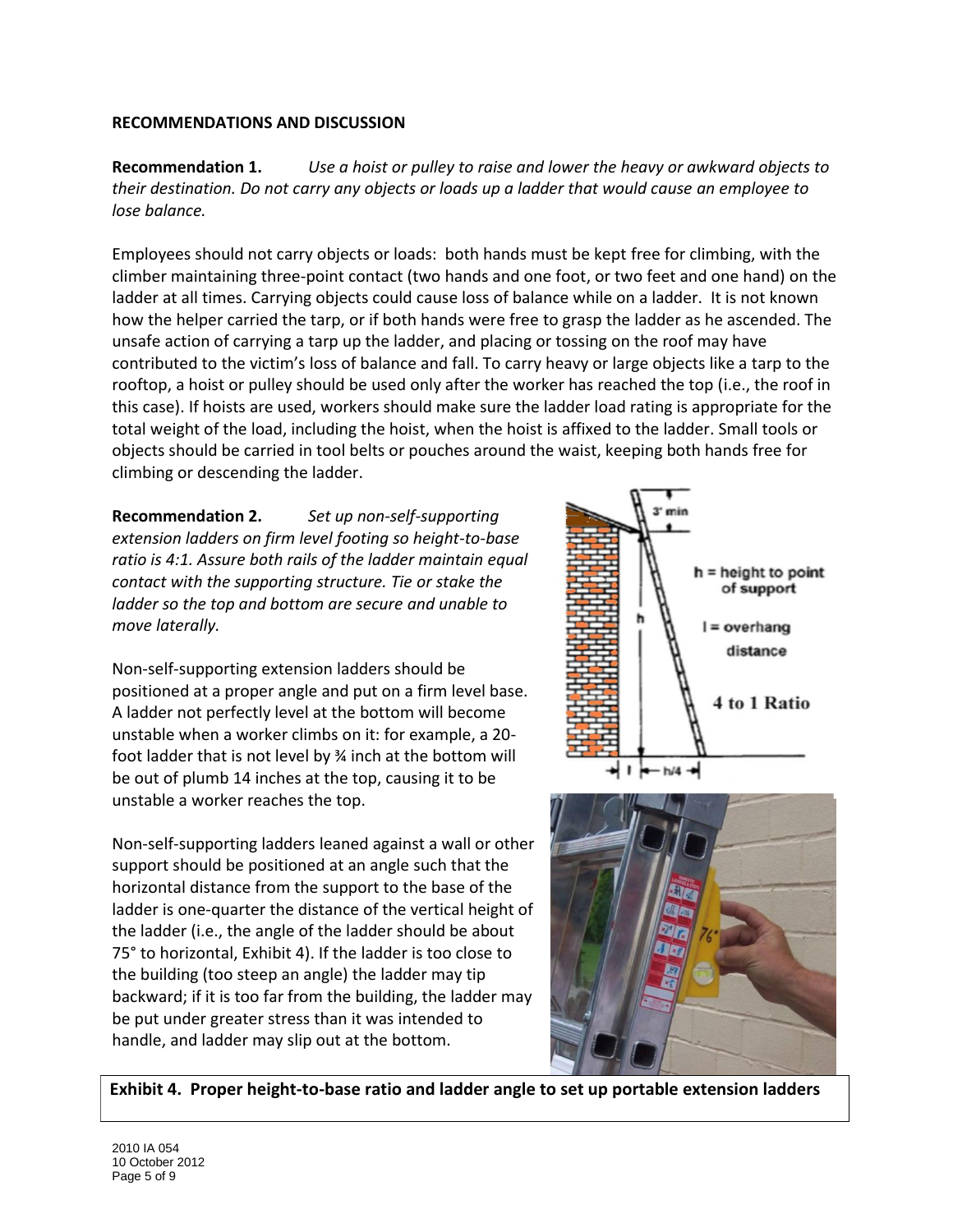In this fall, the stabilizer came free of the ladder when the single nylon tie-down strap broke. A more secure fixture would have been to use appropriate-strength rated nylon straps (selected according to safe load limit and breaking strength) to affix the top end of each ladder rail to the roof. The ladder should also have been secured at the bottom, by tying or staking both bottom rails to the ground or to bottom as well as the top may have prevented this ladder from lateral movement if the victim reached or leaned to the side while climbing or placing the tarp. fixed structures (Exhibit 5). Securing the ladder at the

 **Recommendation 3.** *Train employees who use means to eliminate those hazards. ladders to recognize all fall hazards at the worksite and the* 

 Falls in the workplace are now the second leading cause of workplace fatalities, with recent statistics indicating that about 2 workers die each day because of a fall from



 **Exhibit 5. Bottom of ladder staked to ground** 

 ladders, scaffolds, building or other elevations. NIOSH recommends that employers create comprehensive fall-prevention programs that include educating employees in recognizing fall hazards and avoiding unsafe conditions, providing protective equipment, and training employees in the appropriate use of this ladders and related safety equipment.

 OSHA requires workers be trained in site-specific ladder safety, which would include evaluation of the environment in which the ladder is used. This should include a site survey to determine optimal placement of the ladder with respect to hard surfaces around the site to minimize risk of injury should the worker fall off the ladder. While Iowa FACE could not investigate the position of the retaining wall during due to the completion of the construction project at the time of this investigation (the foundation wall had been removed and the area was finish-graded), the consideration to maximize the distance between the concrete wall relative to the ladder position is appropriate during site survey prior to beginning work. Additional risk factors such as collision hazards, traffic, and unstable ground should be considered in the site survey.

**Recommendation 4.**  *stabilizers, clips or bolts affixing stand-off bars or stabilizers – to assure they are intact and not*  **Recommendation 4.** *Regularly check ladders and ladder accessories, including straps, missing, damaged, or worn.* 

 Before each use of a ladder, inspect the ladder for broken parts (rungs, steps, side rails, feet and locking positions), grease, or other contaminants that could cause slips or falls, and for paint or stickers that could hide possible defects and warning labels. Ladder accessories, such as straps, clips, and bolts to fasten a ladder against a wall or other support, must likewise be inspected before use to assure they are intact and not worn, cut or frayed.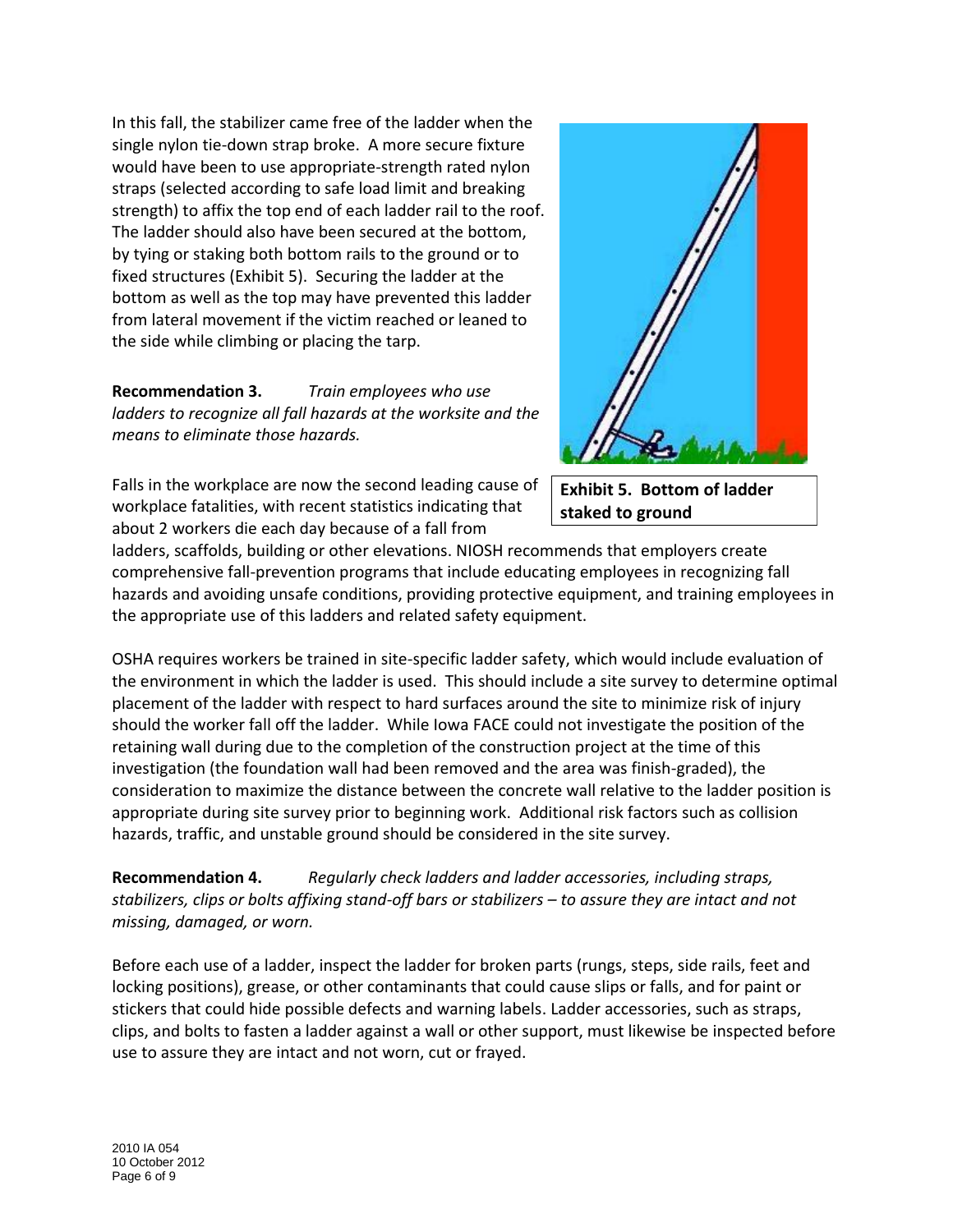**Recommendation 5.** *Use ladders that are sized for the maximum load and capacity that will be needed. Do not load ladders beyond the manufacturer's rated capacity.* 

 Ladders have a maximum capacity for weight and should not be loaded beyond this maximum load. The duty rating (load capacity) for the ladder involved in the incident was not known. Ladders with ANSI duty rating of Type IA (extra heavy duty industrial, capable of supporting 300 lbs.) or Type IAA (special duty, capable of supporting 375 lbs.) would have been appropriate for the victim's weight.

**Recommendation 6.**  *body between the side rails of the ladder. Keep "three points of contact" on the ladder at all times.*  Wear slip-resistant footwear when on ladders. Keep the midline of the

 Wearing slip-resistant footwear, keeping one's belt buckle between the ladder side rails, and maintaining either two feet and one hand, or two hands and one foot in contact with the ladder at all times will help workers maintain balance on the ladder. In addition, ladders should be kept free of slippery material such as oil, grease or wet paint.

**Recommendation 7.**  *resources and training to small special population business owners that may not have access to Realify effective ways to effectively provide occupational safety identify traditional safety resources such as trade organizations, insurance carriers, or OSHA consultation services.* 

 Occupational safety research on and outreach to Amish communities has focused on agricultural injuries, youth, and transportation. Little has been done to determine the occupational safety and health needs of, and effective delivery methods to, small Amish-owned businesses that are growing in number as families seek to support their agricultural income with construction or trades. These small businesses - which often include family members - and have limited, if any, access to current safety recommendations, updates, or consultation services that traditional non-Amish business do through their insurance carriers, trade organizations, state OSHA consultation services, and the internet. Efforts are needed to support these underserved communities by creating culturally sensitive materials and using participatory methods for training and education.

**Keywords:** construction, laborer, fall, ladder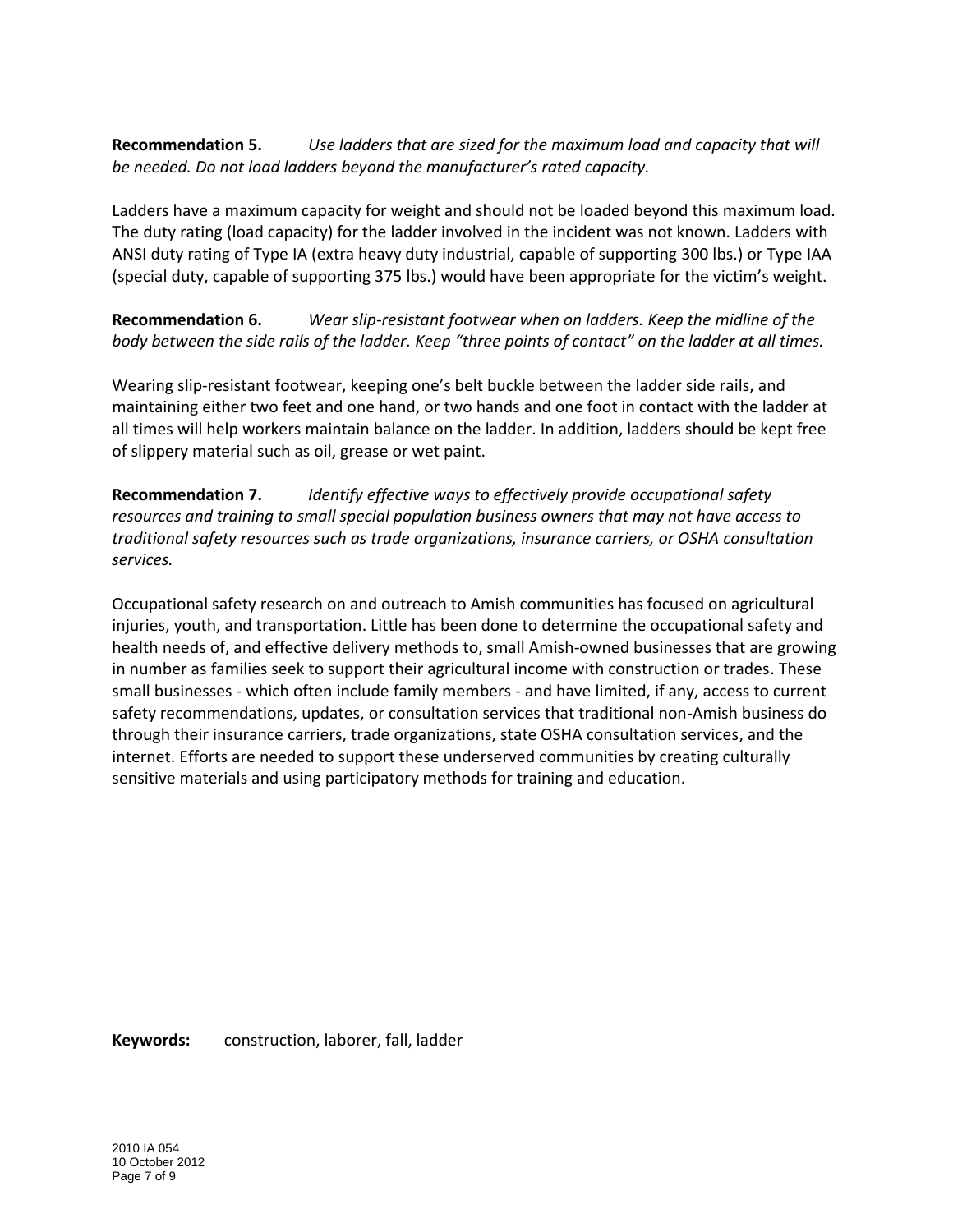#### **REFERENCES**

 ANSI [2007]. American National Standards for Ladders – Portable Reinforced Plastic – Safety Requirements. New York, NY: American National Standards Institute Accredited Standards Committee, ANSI ASC A14.5-2007.

 Center to Protect Workers' Rights [2005]. Fact Sheet #3 Setting up Portable Ladders. [http://www.nj.gov/health/surv/documents/ladder3\\_eng.pdf.](http://www.nj.gov/health/surv/documents/ladder3_eng.pdf)

 Centers for Disease Control and Prevention. Workplace Safety and Health Topics. Falls from elevations. [http://www.cdc.gov/niosh/topics/falls/.](http://www.cdc.gov/niosh/topics/falls/)

 Code of Federal Regulations. 29 CFR 1926.1053. Safety and Health Regulations for Construction. Ladders. Washington, D.C.: U.S. Government Printing Office, Office of the Federal Register.

Jones MW. A study of trauma in an Amish community. Journal of Trauma. 1990;30(7):899-902.

 Jones PJ, Field WE. Farm safety issues in Old Order Anabaptist communities: unique aspects and innovative intervention strategies. Journal of Agricultural Safety and Health. 2002;8(1):67-81.

 Kraybill DB. The Amish and the state. The Johns Hopkins University Press. 2003. [http://jhupbooks.press.jhu.edu/ecom/MasterServlet/GetItemDetailsHandler?iN=9780801872365&](http://jhupbooks.press.jhu.edu/ecom/MasterServlet/GetItemDetailsHandler?iN=9780801872365&qty=1&viewMode=1&loggedIN=false&JavaScript=y)  [qty=1&viewMode=1&loggedIN=false&JavaScript=y](http://jhupbooks.press.jhu.edu/ecom/MasterServlet/GetItemDetailsHandler?iN=9780801872365&qty=1&viewMode=1&loggedIN=false&JavaScript=y) 

 NIOSH [2000]. NIOSH Alert: Worker deaths by falls: a summary of surveillance findings and investigative case reports. Cincinnati, OH: US Department of Health and Human Services, Public Health Service, Centers for Disease Control, National Institute for Occupational Safety and Health, DHHS (NIOSH) Publication No. 2000-116.

 Ladders and Scaffolding. Physical Plant Safety Manual. Oklahoma State University. EHS Safety Accessed June 28, 2011 Manuals[. http://ehs.okstate.edu/manuals/ppsafety/Ladders.htm](http://ehs.okstate.edu/manuals/ppsafety/Ladders.htm) 

 Falls: Misuse of Portable Ladders. OSHA Construction eTool. Accessed June 28, 2011 <http://www.osha.gov/SLTC/etools/construction/falls/ladders.html>

ANSI/OSHA Ladder Requirements. Quick Tips #132. http://www.grainger.com/Grainger/static/ansi osha-ladder-requirements-132.html</u>. Accessed September 6, 2012

 Preventing Falls from Ladders in Construction; A Guide to Training Site Supervisors. Harvard School http://www.cpwr.com/pdfs/HSPH\_PreventingFallsFromLadders.pdf</u>. Accessed September 10, 2012. of Public Health, Department of Environmental Health.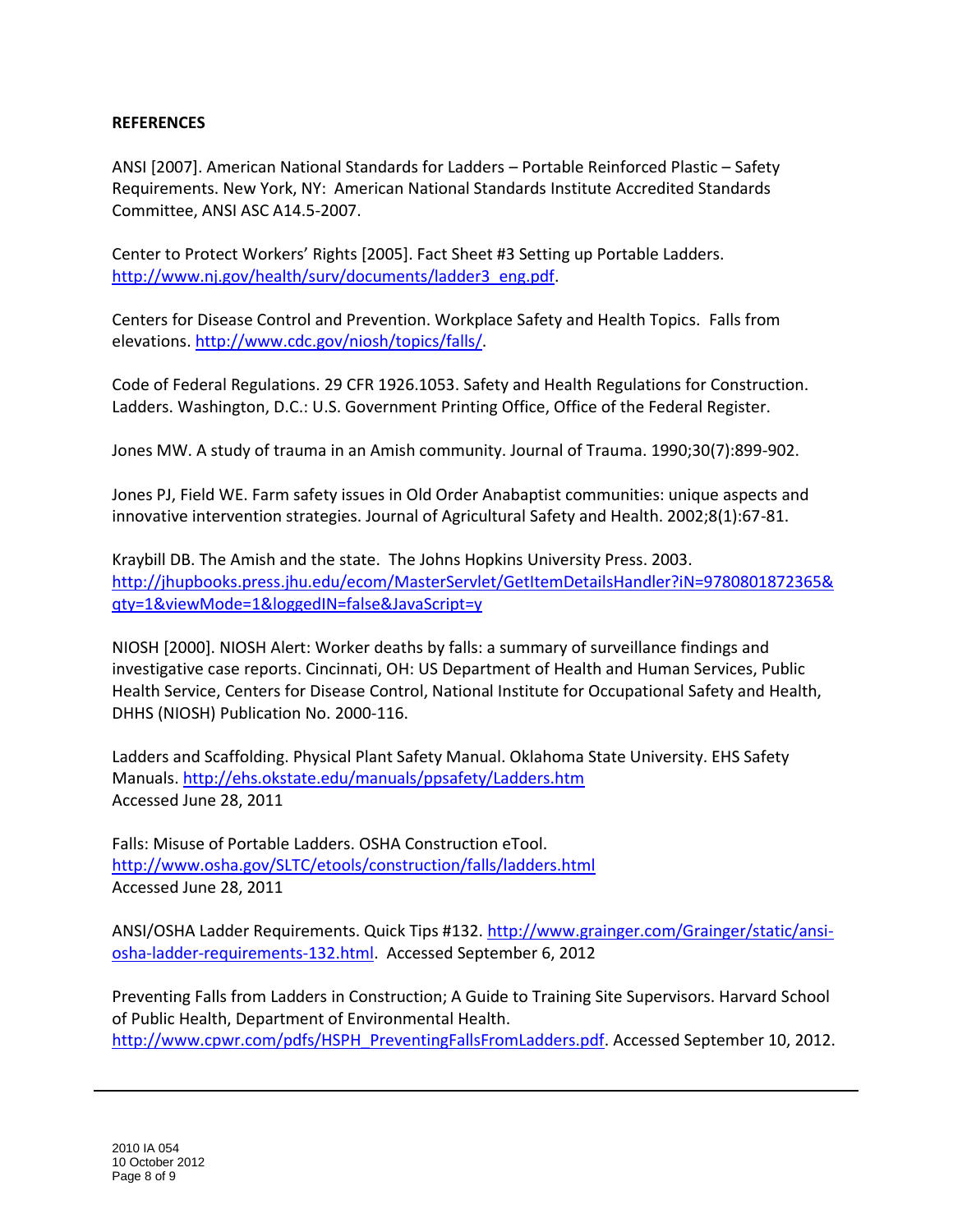Prepared by:

Stephanie Leonard, MS Face Investigator

T. Renée Anthony, PhD, CIH, CSP FACE Investigator

 Program Director Marizen Ramirez, MPH, PhD